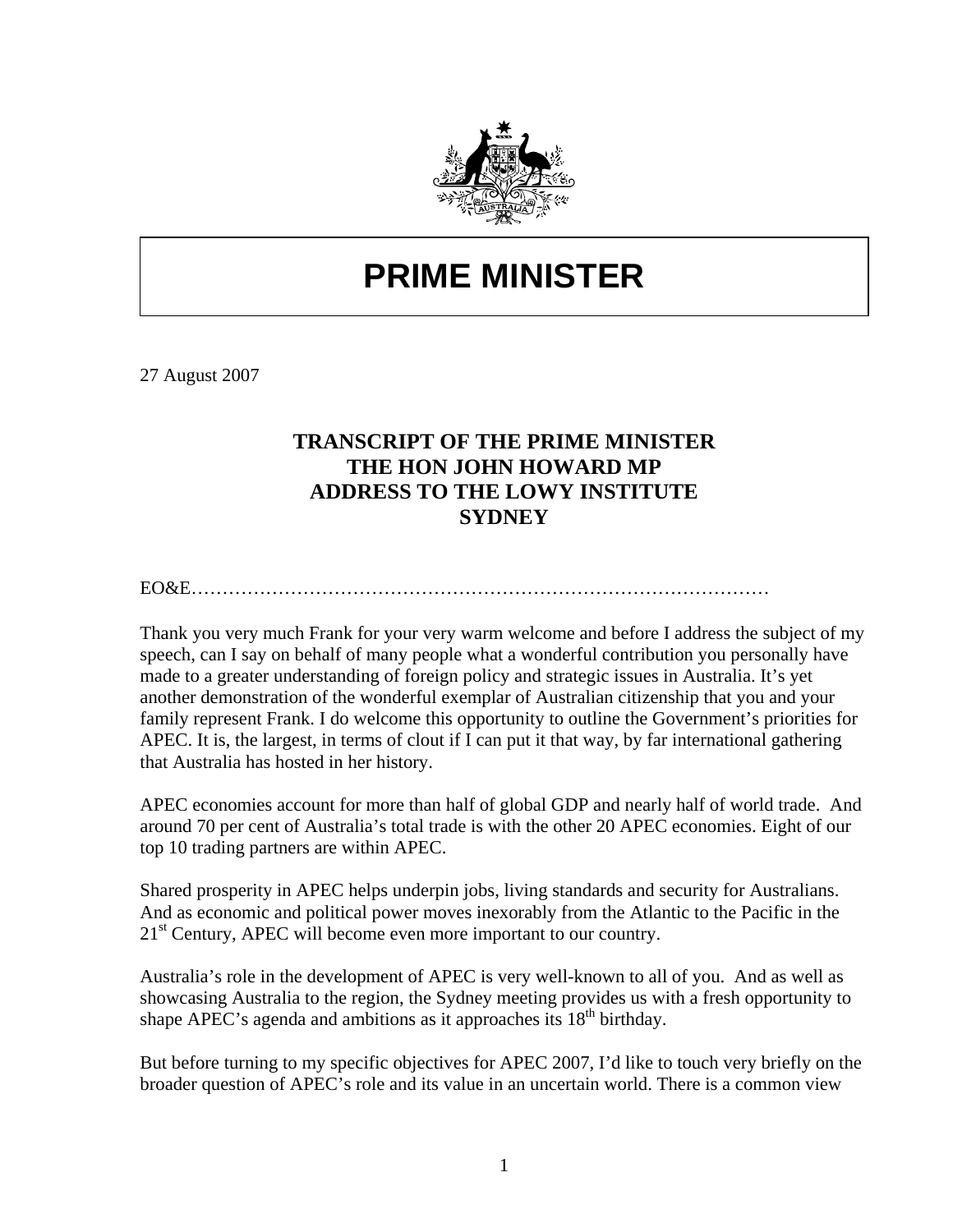that the only global institutions are the ones that matter and which are based on international treaties.

Yet to approach global politics from this singular frame of reference is in my view very mistaken. It also misunderstands the aspirations of many APEC economies. Especially in this region, more flexible, less legalistic processes are often better equipped for achieving concerted action on certain issues, at certain times.

There is no reason why different approaches cannot reinforce and complement each other. A good example is trade. Australia, like other countries, has a major interest in strong, multilateral rules in the World Trade Organisation. A good outcome from Doha is still our highest trade priority. But this does not mean we should ignore less structured forms of economic cooperation.

Indeed APEC has long been a useful forum for economies making voluntary undertakings, short of binding commitments. APEC provided a context for China to undertake important liberalisation in the 1990s, prior to its entry into the World Trade Organisation.

The sheer diversity of different economies in APEC means that it works best by not trying to turn itself into a rigid negotiating forum. We should avoid the mindset where 'concessions' have to be 'bought' with reciprocal commitments.

Equally, APEC should not limit itself to a narrow remit of issues. It works because of its capacity to evolve and orient itself to contemporary challenges as they emerge. Australia's interest is in ensuring that APEC, as the only trans-Pacific regional forum, is able to engage on all the big global challenges of the day.

So what can we hope to achieve realistically at Sydney? Australia's objectives fall under four main headings.

First, there is the traditional APEC agenda of trade and economic co-operation. We want to see renewed commitment to completing the Doha round negotiations of the WTO. Setbacks and sensitivities aside, Doha remains the last, best hope for reducing trade barriers worldwide and for lifting more people out of poverty.

We also want to explore what more can be done to enhance regional economic cooperation and integration. The option of a possible Free Trade Area of the Asia-Pacific will remain a live one, particularly while hopes for further global trade liberalisation are unfulfilled. We want APEC Leaders to look seriously at this proposal.

Ensuring sustained growth into the future also requires APEC economies to tackle so-called 'behind-the-border' barriers – the variety of domestic regulatory impediments to the effective functioning of markets. This year, and informed by our own experience with structural reform, Australia has brought this issue to the fore of APEC's agenda.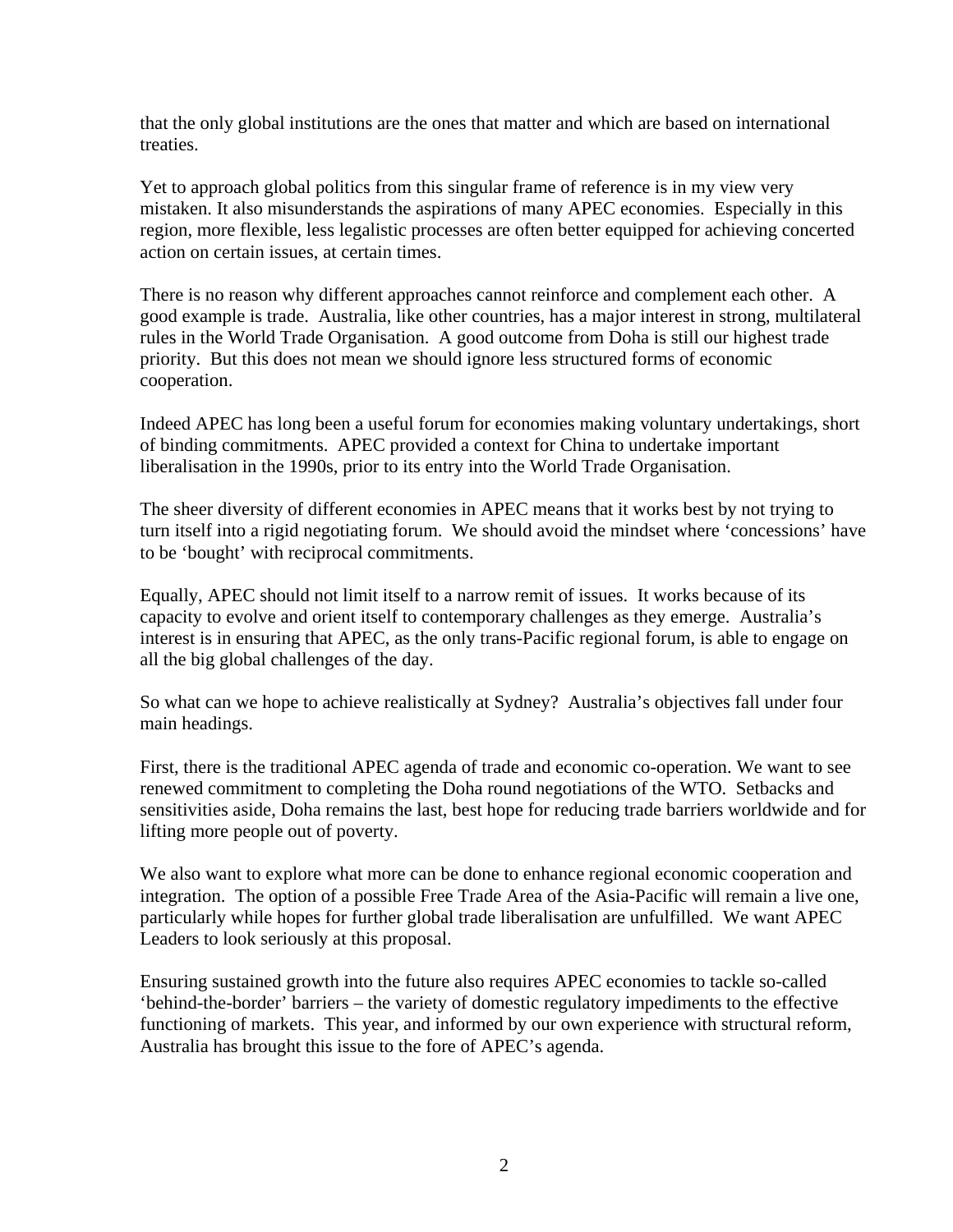Second, we want to further develop APEC's work on regional security challenges. Security is the oxygen of prosperity. APEC has shown in the past – including during the East Timor crisis in 1999 and in response to North Korea's nuclear brinkmanship in 2006 – that it can bring real political clout to regional security issues. APEC continues to respond to new and emerging threats. The focus this year includes developing appropriate prevention, preparedness and recovery strategies to deal with threats from terrorism, pandemics and natural disasters.

Third, the Sydney APEC meeting provides an unparalleled opportunity for Australia to elevate key bilateral relationships. President Vladimir Putin's visit is the first by a Russian President or head of government to Australia. Indeed the first of either a Russian or Soviet leader to Australia in the history of this country. Russia has emerged as a key player in key global energy markets. And I look forward to Australia and Russia signing a Nuclear Cooperation Agreement which will update our bilateral safeguards arrangements to facilitate the export of uranium.

Canada is an increasingly important partner on climate and energy and the war on terror. And given our shared political heritage, it is appropriate that the Prime Minister of Canada Stephen Harper address our Parliament. He will be the first Canadian Prime Minister to do so.

I of course look forward to welcoming the United States President George Bush on his second visit to Australia. We hope to finalise a bilateral action plan for civil nuclear energy cooperation, including on research and development, regulatory issues and skills and technical training. It will also be an opportunity for the two of us to have a detailed discussion on the latest developments in Iraq and Afghanistan and our discussion will take place on the eve of the presentation by General Petraeus to the American Congress of his latest assessment of the security and political position in Iraq.

Our strong and growing bilateral relationship with China will also be in the spotlight with the visit again to Australia of President Hu Jintao. I anticipate other substantial announcements from these major visits. And I will be having further bilateral meetings with leaders from North and South-east Asia, as well as a number of my Latin American counterparts.

Our fourth major objective, and where I'd like to focus my remarks today, is to make this meeting an important building block towards a very big goal – that of developing a truly international framework for realistically tackling climate change. In part through Australia's efforts, and in APEC, we can see now the outline of an emerging consensus of how best to tackle climate change – one that moves decisively away from the rigid, outdated and ineffective models of the past.

The biggest global political challenge on climate change is to build bridges between the industrialised world and developing countries which we know will account for the majority of future greenhouse gas emissions. The APEC region accounts for 60 per cent of the world's energy demand, and across the group demand is expected to double by 2030. It includes the three largest energy users in the world – China, the United States and the Russian Federation.

I believe APEC can help build consensus on a way forward that avoids the pitfalls of the Kyoto model. Kyoto divided the world into two groups, and required concerted action from only one of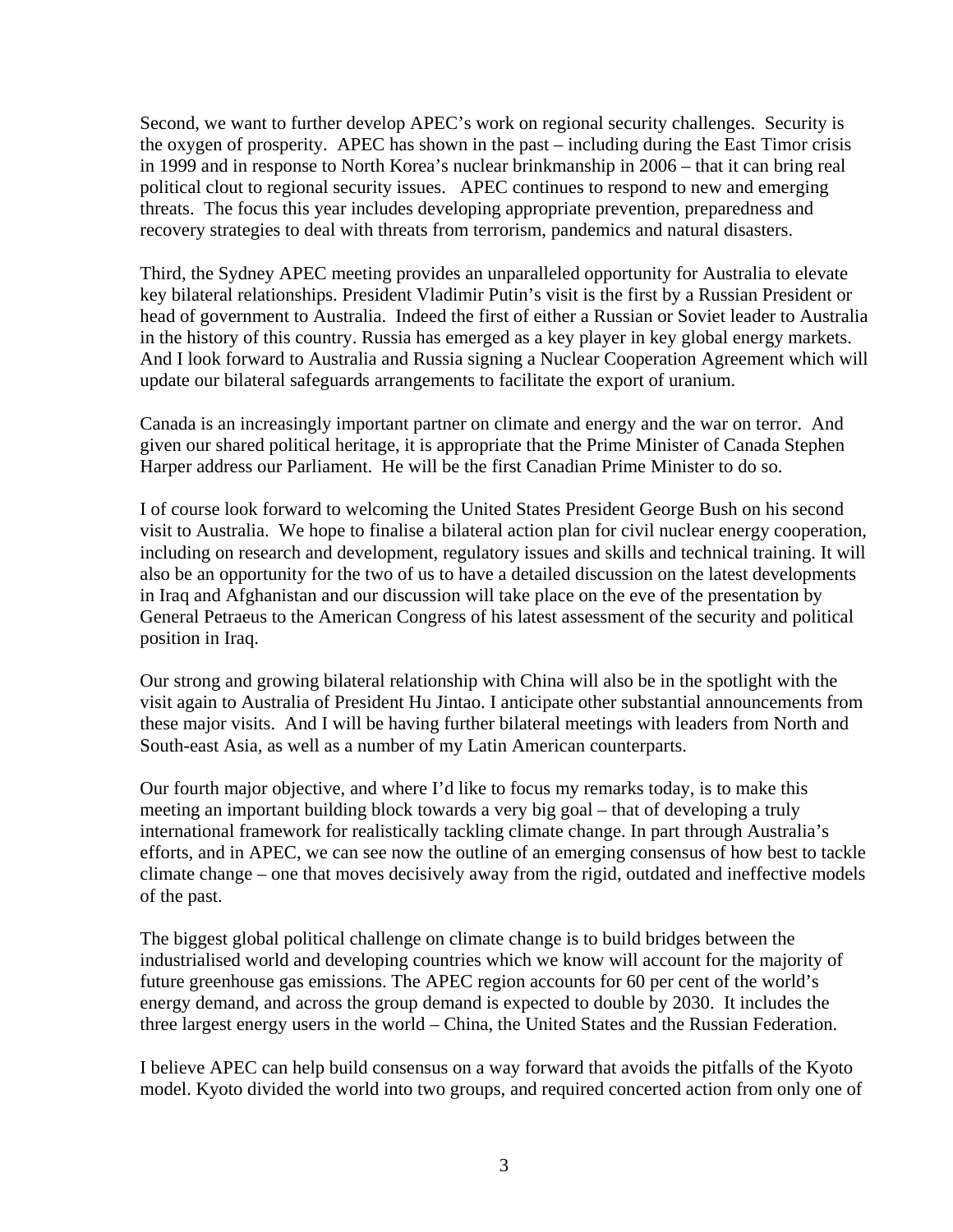them and it's highly prescriptive approach threatened to make that division permanent. In short, it was a recipe for a structurally flawed and ineffective global response to climate change, as Warwick McKibbin has consistently highlighted in his work for the Lowy Institute.

Let me illustrate it this way. APEC economies that do not, I repeat do not have obligations to limit their emissions under the Kyoto protocol account for almost half of GDP in APEC and at least 40 per cent of all greenhouse gas emissions. Even more important for future energy demand and emissions, these economies account for more than two thirds of GDP growth in the APEC region.

Such stark realities bring home the need for international action that addresses environmental challenges whilst also recognising the realities of energy demand and encouraging continued economic and social development. We should not deny developing APEC economies their aspirations. Indeed, economic growth and prosperity is the best means of tackling the very environmental issues that rich industrialised countries are also tackling. The key task in Sydney is to give political direction to the shape of a future framework for climate change action that is truly global. Australia's decision to put this on APEC's agenda this year means that, outside of EU processes, this will be the largest group of world leaders to focus on the issue for a long time.

In the period since I wrote to APEC Leaders in March, I have found genuine support across the region for using this opportunity to break new ground. Quite bold proposals from both Mr Abe of Japan and President Bush have also signalled this region's determination to be the source of ideas for future action. At APEC, we should strive to find agreement on principles for international action that genuinely address the problem, whilst also allowing countries such as China and Indonesia to continue to grow and prosper.

From Australia's perspective – and I can report encouraging reactions from APEC members – these principles include firstly comprehensiveness - all economies need to contribute in ways that are equitable and effective; secondly, flexibility and respect for national circumstance – different countries have different attributes and capacities; what works for Australia may not necessarily work for Thailand or Korea; thirdly. the importance of technological responses – zero and low emissions energy sources and technologies will play an essential role in any effective regime to reduce greenhouse gas emissions; and fourthly the importance of forests and land use – so-called 'sinks' for sequestrating carbon will be a crucial component in a solution to climate change. That these principles seem axiomatic does not lessen their relevance to forthcoming negotiations on a post-2012 international framework.

The APEC Leaders meeting presents a unique opportunity for a diverse range of economies in the world's fastest growing and most dynamic region to put them firmly on the international agenda. Beyond agreement on principles, I would like to see APEC Leaders agree for the first time that a new international agreement should include an agreed long-term aspirational goal for reducing greenhouse gas emissions. I hope APEC Leaders can also agree on some practical measures that complement such a goal. Improving energy efficiency across the APEC region is an important way to reduce greenhouse gas emissions while maintaining economic competitiveness.